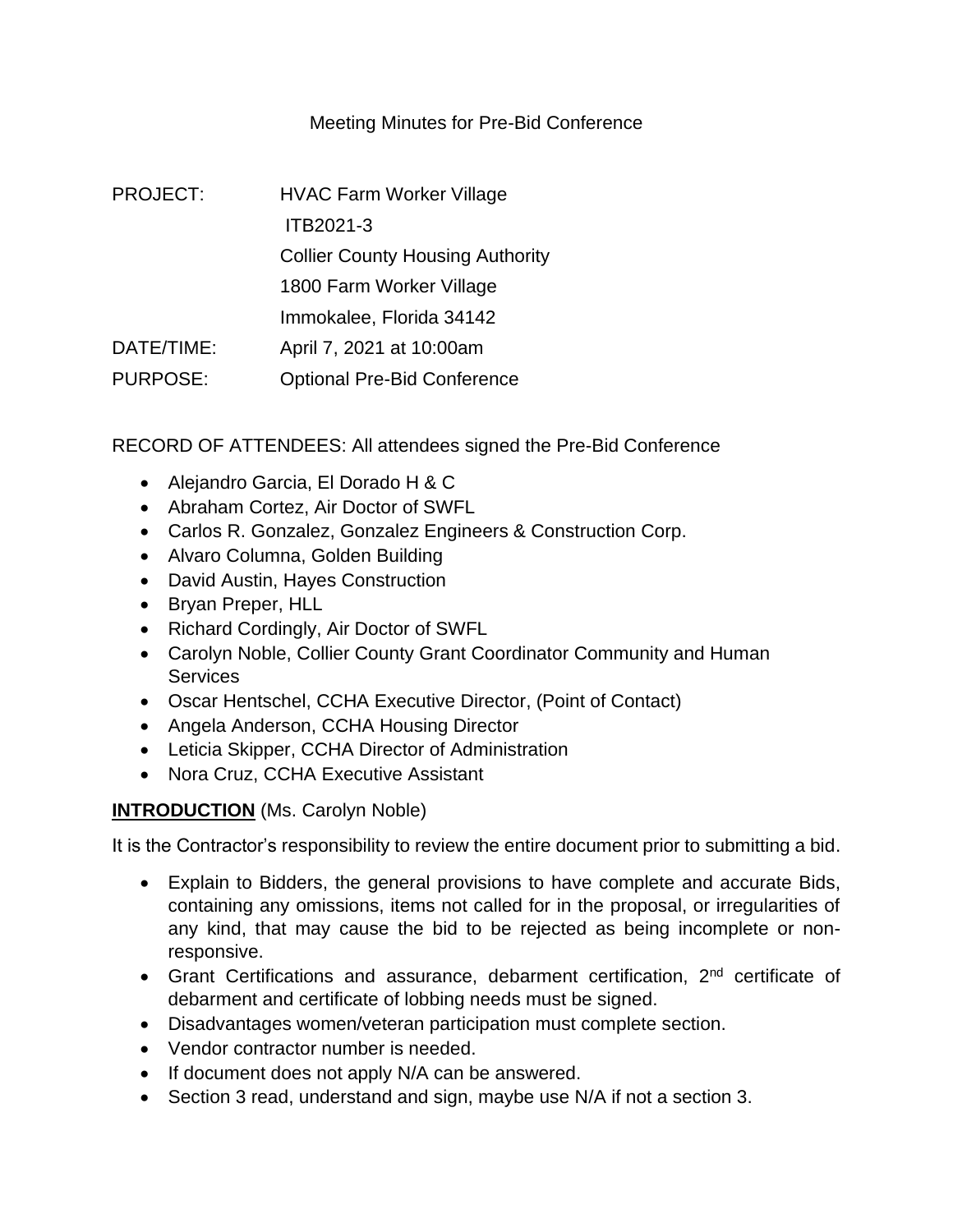- Federal Contract provision, page 31 Davis Bacon and the weekly payroll responsibility.
- Section 3 Summary Report must be complete and provide to CCHA monthly, including general contractor vacant employment form.
- The potential Bidders were able to visit the properties.
- The Prebid meeting minutes will be emailed to bidders and posted on CCHA.

#### **Questions and Answers:** These were the questions asked during the Pre-bid meeting.

1. For Section 3, will CCHA assist with the employee pre-screening?

Answer: No, "CCHA" is not assisting with pre-screening. This is the contractor's responsibility.

2. Is there a BID BOND requirement for this project?

Answer: Yes, see ITB 2021-2 Section B # 12a

3. Is there a PERFORMANCE and PAYMENT BOND required for this project?

Answer: Yes, See ITB 2021-02 Section B # 19a

4. Is the Bid Proposal for this project to include 100% of all the work included in the contract documents?

Answer: Yes,

5. How many electric heaters are scheduled to be removed? They are not designated on the drawings.

Answer:

| <b>Section A</b> |            |                      | <b>Section B</b> |           |                      |
|------------------|------------|----------------------|------------------|-----------|----------------------|
| 1 Brm<br>2 Brm   | "          | 2 Space Heaters<br>" | 2 Brm<br>3 Brm   | "<br>າ    | 3 Space Heaters<br>" |
| 3 Brm            | "          | "                    | 4 Brm            | - 66<br>ર | "                    |
| 4 Brm            | $\epsilon$ | "                    |                  |           |                      |

6. What is the patching methodology when the heaters are removed? (masonry, stucco, drywall, paint patch only or complete wall?)

Answer: Patching existing construction and finishes defaced, damaged or left incomplete due to alterations or removals. Patching, except as otherwise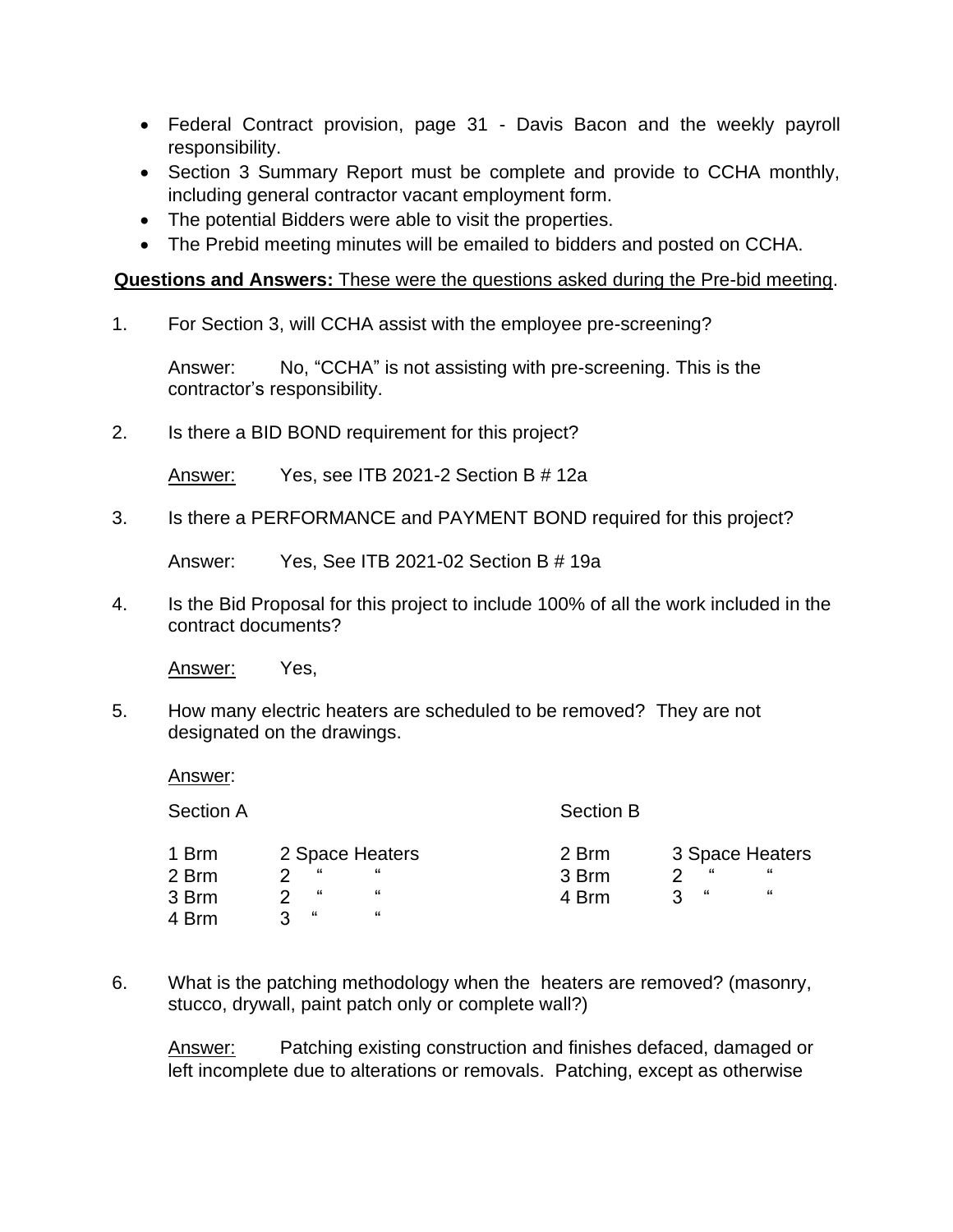indicated, shall be limited to the areas which have been cut or altered; match materials, finishes, underlying construction, and quality of area patched.

7. All of the equipment schedules on the documents indicate the seer to be 19. At the pre bid meeting the "CCHA" representative stated the new equipment to be 23 seer. Please clarify.

Answer: Minimum acceptable Energy Efficiency Ratio is 19 seer

8. It was stated Payments on this Project will only be made when a dwelling unit is 100% complete and passed inspection. If a bill is submitted the day of completion, How long will it take to get a check?

Answer: Payment will be made between 2 and 4 weeks after payment request approval. Payment request will be approved after completion, inspection, and acceptance of the work by the "CCHA".

9. It was stated by the CCHA representative the documents for this project have been approved by the county under a master permit of CCHA. The only required permits for this project will be for electrical and mechanical work. Please clarify.

Answer: We have submitted to the county and applied for Master Permits for this project. The contractor will have to check with the Building Department which permits are necessary.

10. What is the required length of warranty for this project Labor? Material & Equipment?

Answer: ITB-2021-2 Section B #3

The contractor shall warranty all materials and work for not less than five years after substantial completion, inspection, and acceptance of the work by the "CCHA". If required to provide remedial repair of previously installed work due to latent defect or unacceptable work performance, the Contractor shall warranty the repaired work for not less than two years after the acceptance of the repair or the balance of the warranty period whichever is longer.

11. The drawings have triangles with numbers and also clouded areas. The legend refers to these as code comments, with dates of changes. Please provide the documentation related to these code comments.

Answer: Triangles 1, 2 & 3 are code comments that were addressed in 2017, when the original drawings were sent to the county's Building Department.

Triangle 4 is when we changed to the Mini-split system.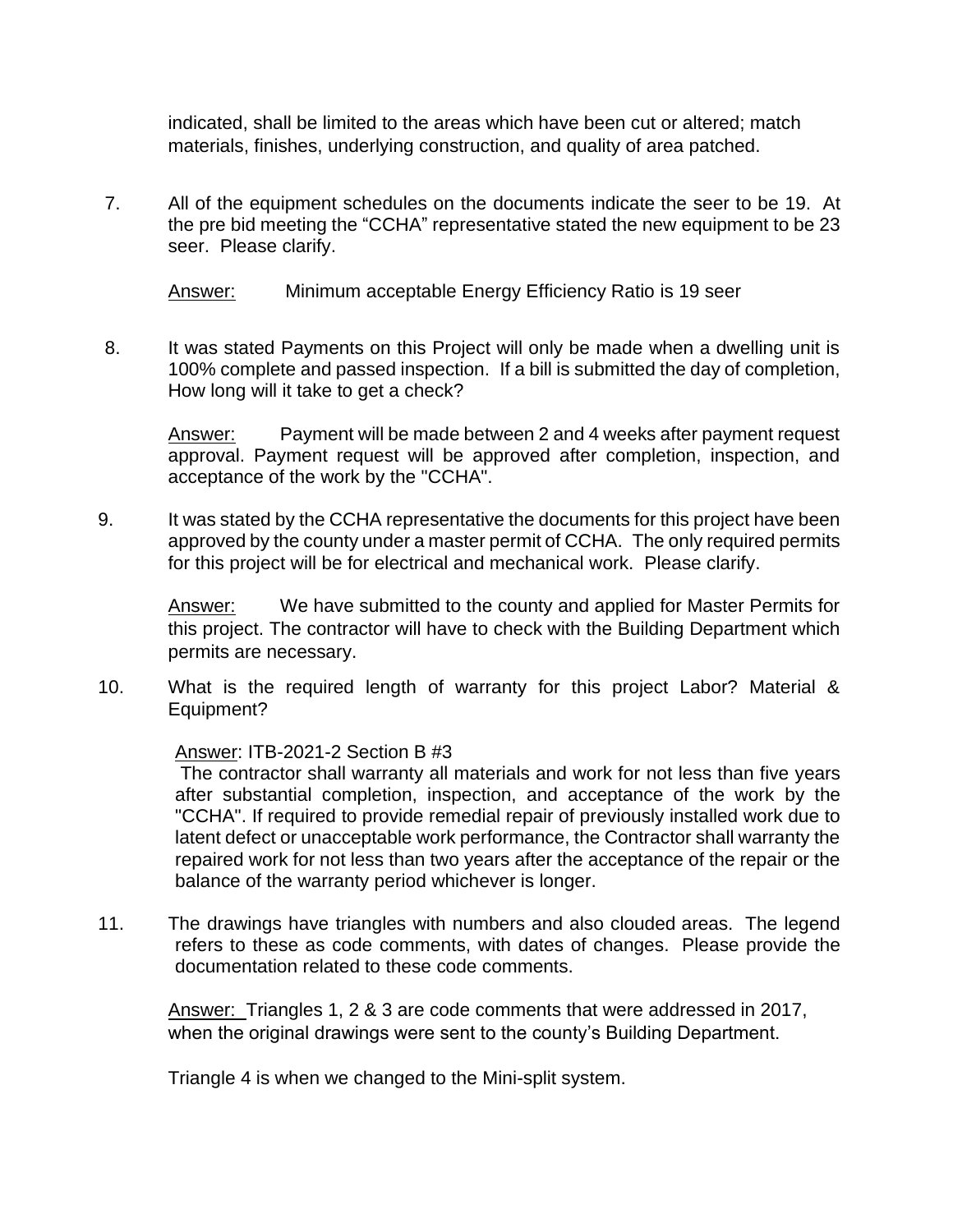Triangle # 5 is when the correction was made to add a missing interior unit in the duplex drawings (A&B).

The Clouded areas are comments; Collier County Bldg. Plans Review & Inspection Div. comments enclosed.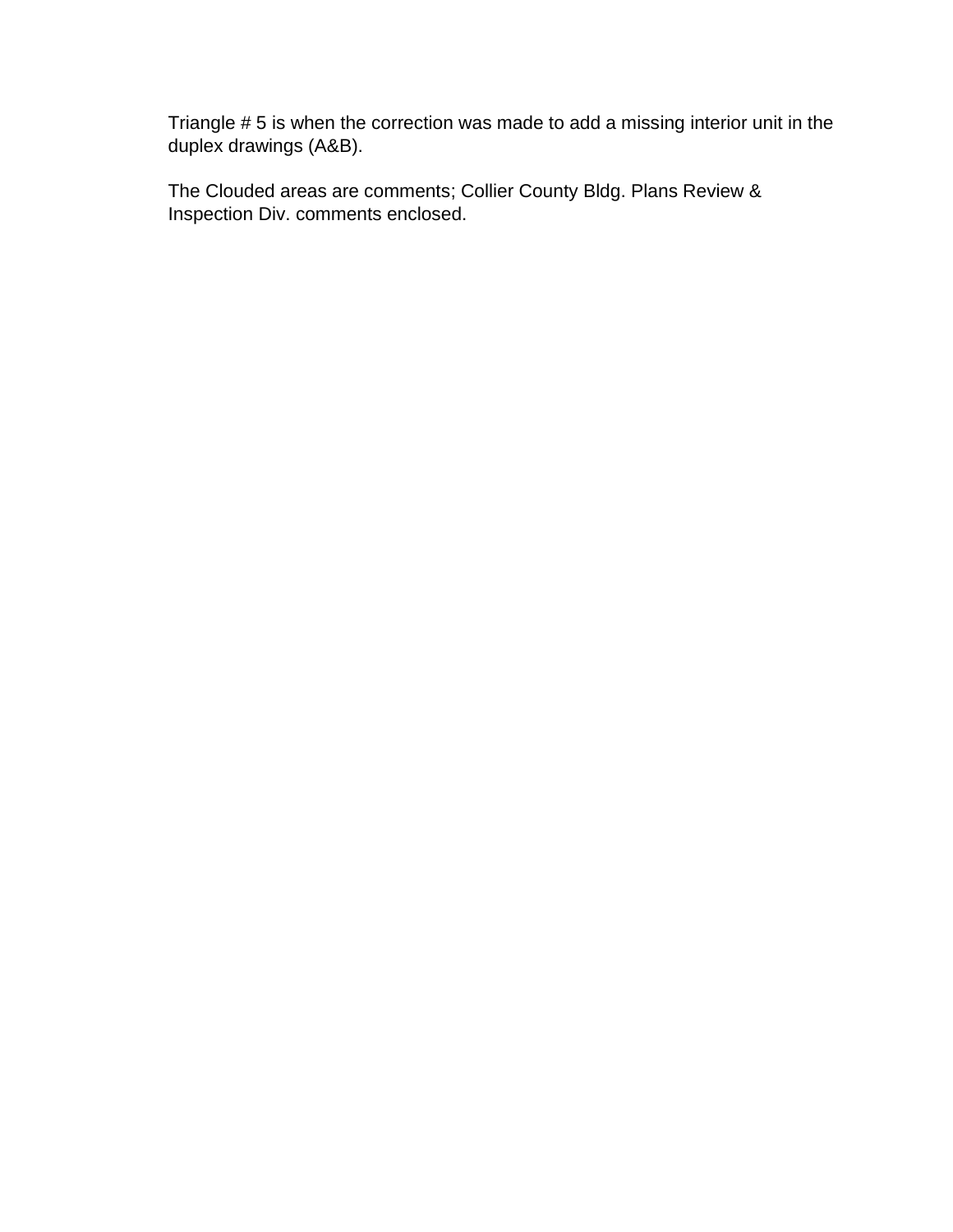

September 14, 2020

Collier County Building Plans Review & Inspections Division 2800 North Horseshoe Drive Naples, FL 34104

**SUBJECT:** Code Comment Response Letter

**REF:** Permit No: **PRHV2020073091901** Stafford Engineering Project No: **16079** Project Name: 1800 Farm Worker Way – 1 Bedroom Quadplex

### **Rejected Review: Electrical Review**

Reviewed By: Gregory Hamm

Correction Comment 1: Miscellaneous Corrections: Some plan pages are not relevant to this project, these pages need to be removed from plan set.

> Need plan pages M-1 and E-1 to remain, all other pages need to be removed not relevant to scope of work for this permit. Non relevant pages are for master permit 20200730916 and pages M-1 and E-1 need to be removed from that permit. FBC 107.3.5

**RESPONSE:** Information revised as requested.

#### **REJECTED REVIEW: MECHANICAL**

Reviewed By: David Laming

Correction Comment 1: Code cycle stated in HVAC Notes is no longer in use. Current code cycle is FBC Mechanical 6<sup>th</sup> Edition 2017. Please revise

**RESPONSE:** Information revised as requested.

Correction Comment 2: Some plan pages are not relevant to this project, these pages need to be removed from plan set.

> Need plan pages M-1 and E-1 to be removed not relevant to scope of work for this permit. Non-relevant pages are for master permit 20200730916 and pages M-1 and E-1 need to be removed from that permit.

**RESPONSE:** Information revised as requested.